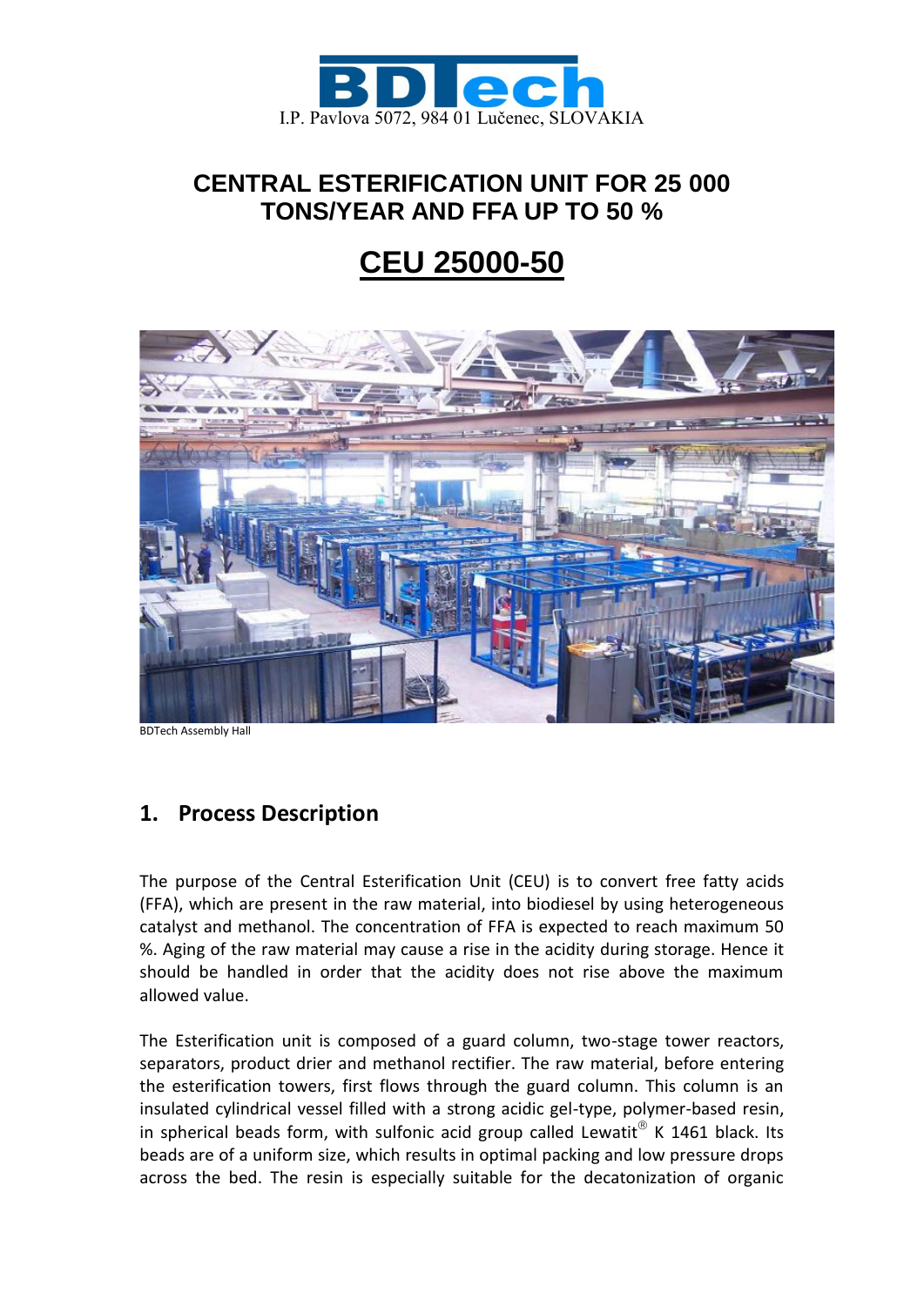

liquids; removal of heavy metals from solutions and conversion of salts into free fatty acids (FFA). It also removes proteins and phospholipids from the liquid stream. As its cost is about 1/3 of the heterogeneous catalyst placed in the subsequent



**Basic Plant Design 2-Step Esterification**

reaction towers, it is an ideal protection medium for wide range of input materials at competitive operating cost. The chosen pre-column offers high operability – responsive to variability in foulants and foulant levels. The guard bed will run at 90°C with the combined FFA-MeOH feed, to get best removal of cations. Under these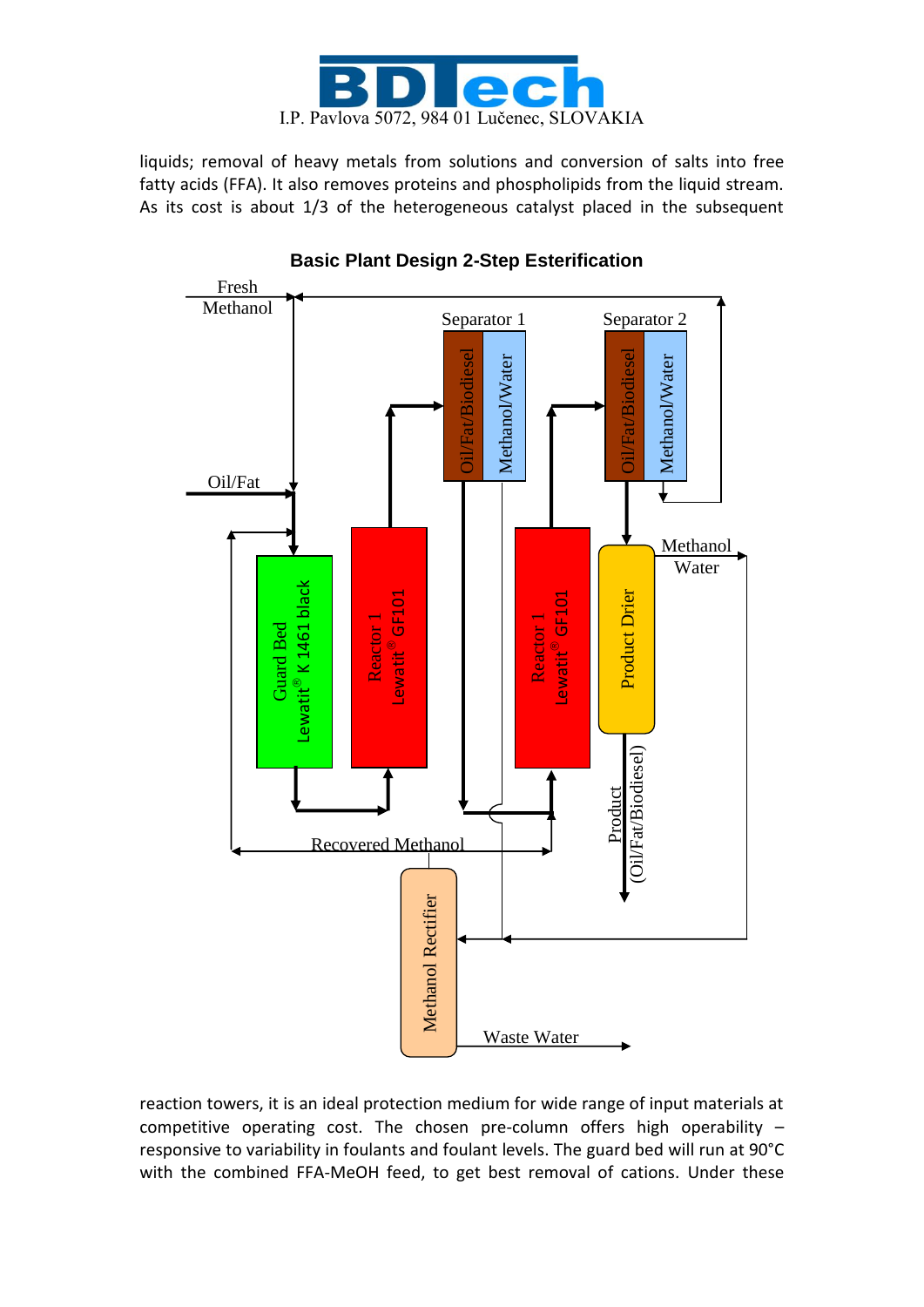

conditions, approx 25% of the FFA will already be converted by the K1461 (strongly acidic gel type resin).

As esterification is an endogenous reaction and certain part of the reaction already occurs in the guard bed, the feeding into the  $1<sup>st</sup>$  reaction vessel will be heated again to 90°C. While flowing through the cylindrical reactor, the mixture gets into the contact with the solid catalyst - Lewatit  $^{\circ}$  GF101. Lewatit  $^{\circ}$  GF101 is a strongly acidic, macroporous, polymer-based resin in spherical bead form with the sulfonic acid group. It is ideally suited as a heterogeneous catalyst for organic reactions, particularly for esterification. Large pore structure, high degree of cross-linking and good mechanical stability enables this catalyst to be used in polar and non-polar media.

The effluent from the  $1<sup>st</sup>$  reactor enters a separator, which separates polar phase (MeOH + H<sub>2</sub>O) from the fatty phase (FAME + FFA + TAG) by difference in density. The polar phase is transported for the methanol rectification. Recovered methanol is then charged back into the process and waste water is discharged. **The methanol rectifier is set in a way to get high purity of methanol (> 99%) and low content of methanol in water phase (< 0.1%), so that water can be directly discharged into the sewer.** *Please check the local regulation on the industrial wastewater discharge into the public sewage system!* **As all methanol vapours from the technology is condensed and recovered back to the process, the only emission leaving CEU is the wastewater, which can be charged into the sewer without treatment as it contains permissible traces methanol.** 

The esterification reaction is finalized in the  $2<sup>nd</sup>$  reaction vessel with the aim to achieve FFA  $<$  1 % in the final product. The fatty phase is again heated to 90 $^{\circ}$ C along with MeOH before they enter the reactor. The reactor is identical with the  $1<sup>st</sup>$ reactor. However, as only about 5.5% of the remaining FFA is reacted in the  $2^{nd}$ reaction vessel, the temperature drop is much lower than in the  $1<sup>st</sup>$  reactor. The same phase separator is also placed after the  $2^{nd}$  reactor. As the polar phase contains about 98 % MeOH, it is pumped directly back into the guard bed without rectification, saving especially operating cost.

Final step of the CEU 25000-50 is drying of the product (FAME + TAG) by a vacuum evaporator that removes water and methanol, which were not separated by gravity in the up-flow stage.

### **2. Standard Processing**

Under standard conditions the CEU 25000-50 will process 25 000 tons of feedstock per year during uninterrupted operation. The performance of the CEU 25000-50 is measured under BDTech standard process conditions using a low viscous (~ 25°C, <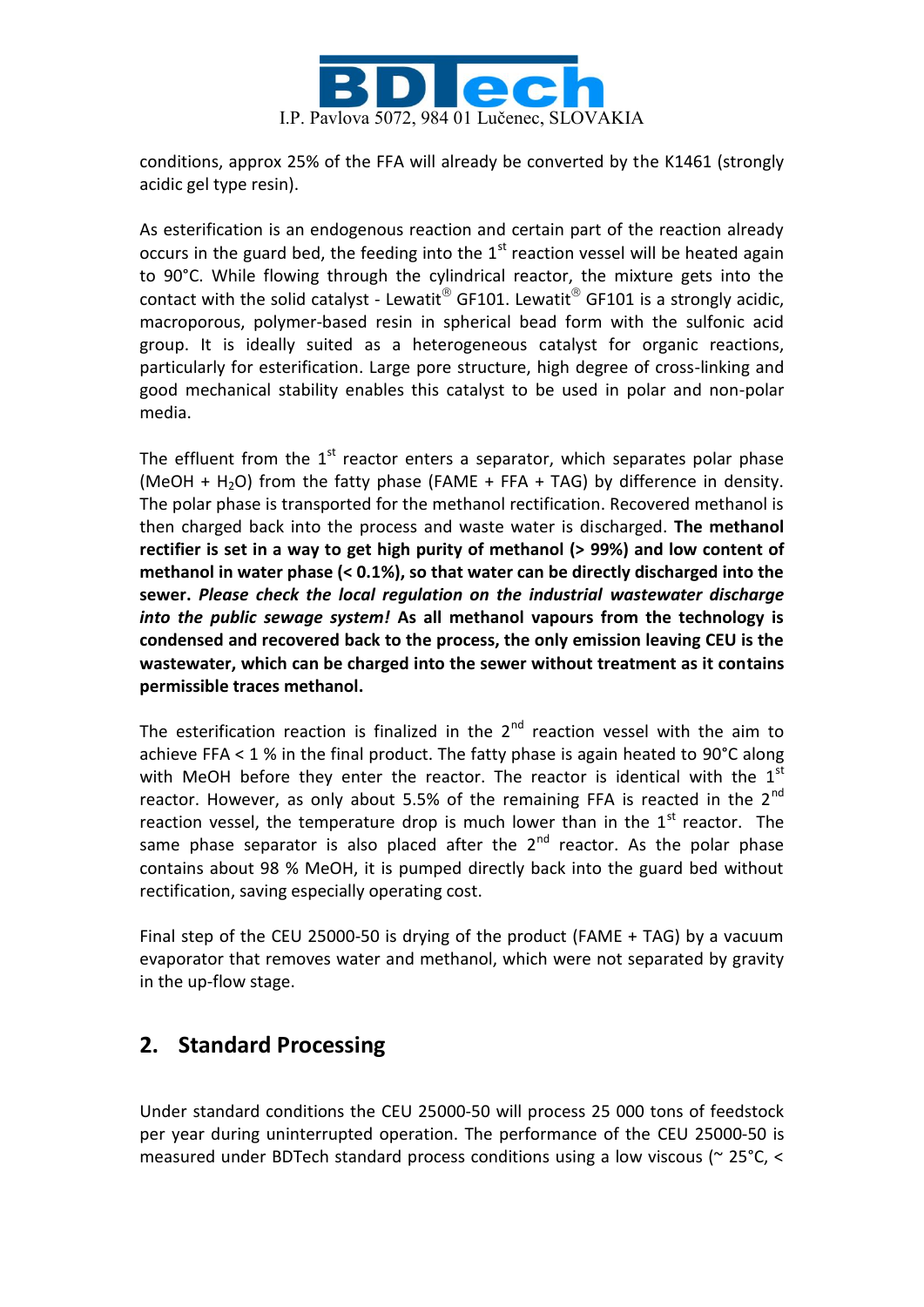

40 mm<sup>2</sup>/sec), fresh, degummed raw material. The requirements for the proper running of CEU 25000-50 are as follows:

- Minimum 1 bar pre-pressure from an external oil tank or external pump,
- Compressed air supply permanent ≥ 7 bar at the connector to CPU during operation (if applicable),
- Stable supply of electricity,
- Ambient temperature in production hall 18°C to 30°C min. 12 hours before starting the CPU and permanent during the production,
- Oil processed at 90°C in CEU 25000-50.

Divergent parameters or improper operation can cause lower yield, quality or cause damage to the CPU.

### **3. Raw Material**

|                   | Input                                                     |  |  |  |
|-------------------|-----------------------------------------------------------|--|--|--|
| Multi-feedstock   | oils and fats of vegetable and animal origin              |  |  |  |
| Temperature       | 90°C, liquid, low viscous (< 40 mm <sup>2</sup> /sec)     |  |  |  |
| <b>Impurities</b> | clean, free from solids (< 25 micron filter)              |  |  |  |
| Other substances  | free from other substances, namely emulsifiers, gums      |  |  |  |
| Phosphorus        | $< 50$ ppm                                                |  |  |  |
| Water             | $< 0.1$ %wt.                                              |  |  |  |
| Acid Number / FFA | AN = max. 100 mgKOH/g (i.e. max. FFA content $\sim$ 50 %) |  |  |  |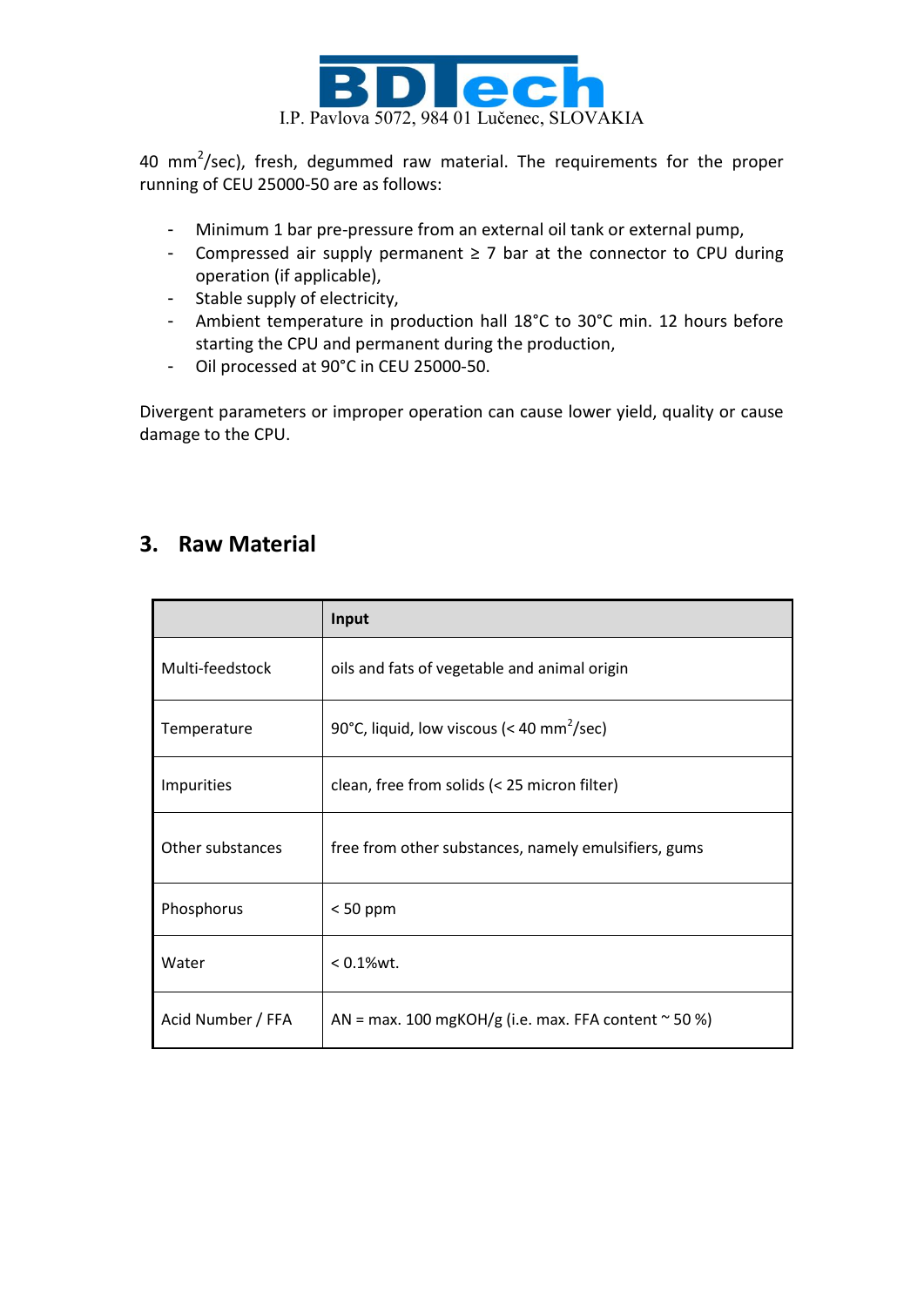

### **4. Utility Consumption Data**

| Annual duty - oil IN    | 25000      | t/year                    |         |                      |  |  |
|-------------------------|------------|---------------------------|---------|----------------------|--|--|
| Annual production       | 330        | days/year                 |         |                      |  |  |
| Flow-rate - oil IN      | 3450       | l/hour                    |         |                      |  |  |
|                         |            |                           |         |                      |  |  |
| <b>Inputs</b>           |            |                           |         |                      |  |  |
| Oil                     | 25 000     | t/year                    | 27 322  | $m^3$ /year          |  |  |
| Methanol                | 1 4 1 3    | t/year                    | 1789    | $m^3$ /year          |  |  |
| Lewatit K1461           | 23         | t/year                    | 28      | $m^3$ /year          |  |  |
| Lewatit GF101           | 3,3        | t/year                    | 4,3     | $m^3$ /year          |  |  |
|                         |            |                           |         |                      |  |  |
| Out                     |            |                           |         |                      |  |  |
| Oil/Biodiesel mixture   | 25 616     | t/year                    | 28 470  | m <sup>3</sup> /year |  |  |
| Water                   | 797        | t/year                    | 797     | m <sup>3</sup> /year |  |  |
|                         |            |                           |         |                      |  |  |
| Heat energy             | 548        | kW/hour                   | 4 3 3 7 | MW/year              |  |  |
| Electric energy         | 385        | kW/hour                   | 3053    | MW/year              |  |  |
| <b>Connections</b>      |            |                           |         |                      |  |  |
| Oil                     | IN         | $\overline{2}$            | Π       |                      |  |  |
| Methanol                | IN         | 1/2                       | п       |                      |  |  |
| Water                   | OUT        | 1/2                       | Η       |                      |  |  |
| Oil/Biodiesel mixture   | <b>OUT</b> | $\overline{2}$            | Η       |                      |  |  |
| <b>Ventilation Line</b> | <b>OUT</b> | $\overline{2}$            | Η       |                      |  |  |
| Compressed air          | IN         | $\overline{1}$            | π       |                      |  |  |
|                         |            |                           |         |                      |  |  |
| <b>Other Data</b>       |            |                           |         |                      |  |  |
| Dimension               | 20         | υ<br><b>ISO Container</b> |         |                      |  |  |
| plus external towers 3x |            |                           |         |                      |  |  |

*\* Energy necessary for heating strongly depends on the heat recovery for other processes!*

## **5. Remark**

Advantages of the process can be summarised as follows:

- The process does not cause destructive and degrading changes at the double bonds, unlike the homogeneous catalyst (for instance sulphuric acid).
- The catalyst does not have to be removed because it does not mix with the product, unlike the homogeneous catalyst.
- No need to neutralize wastewater, secondary product of the esterification process.